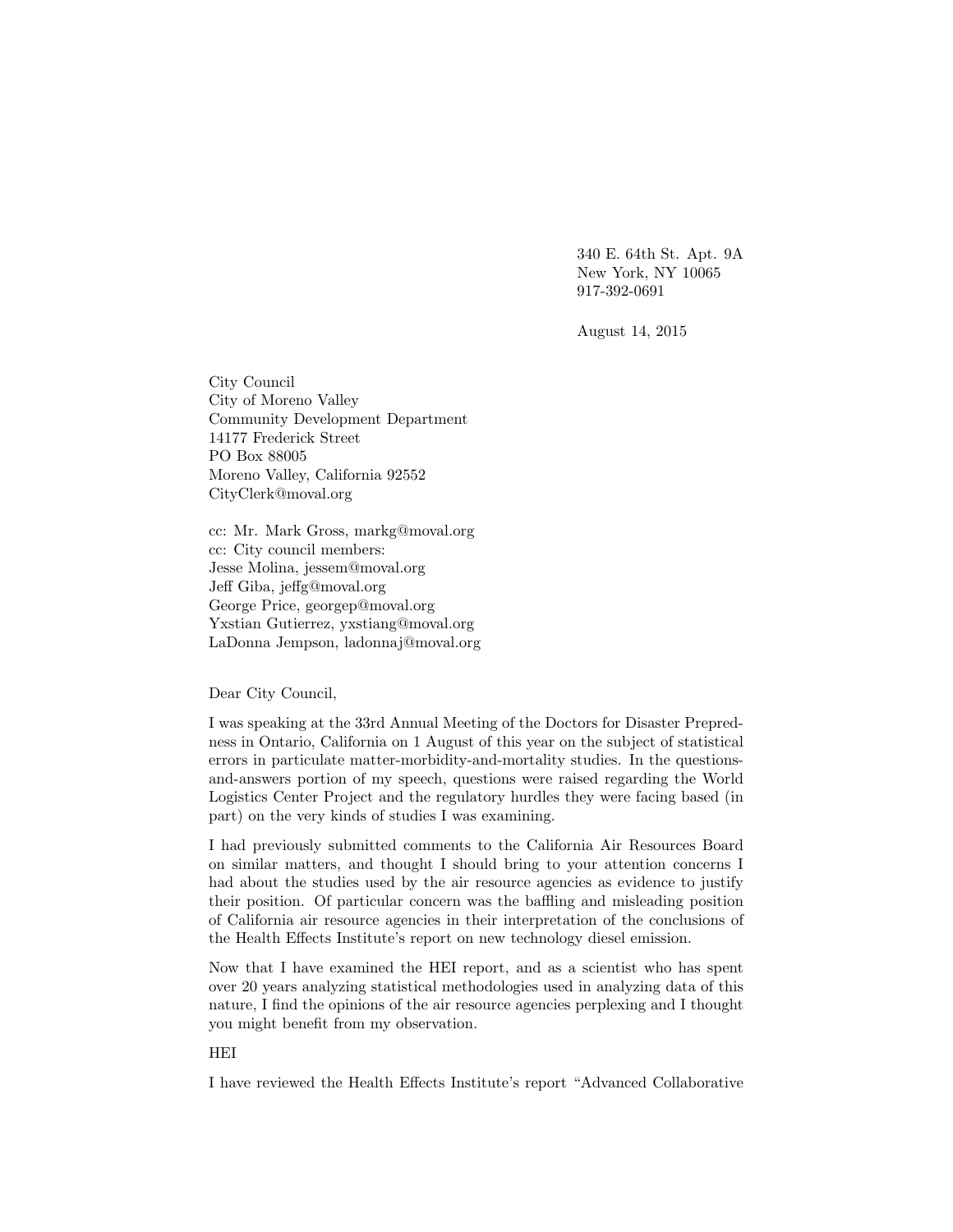Emissions Study (ACES): Lifetime Cancer and Non-Cancer Assessment in Rats Exposed to New-Technology Diesel Exhaust". I find the studies on which this report is based scientifically and statistically sound.

For instance, the study synopsis "Effects of Lifetime Exposure to Inhaled New-Technology Diesel Exhaust in Rats" states that this is the "first study to conduct a comprehensive evaluation of lifetime inhalation exposure to emissions from heavy-duty 2007-compliant engines". Only those studies which investigate engines of a similar modern type (new-technology diesel exhaust; NTDE) are commensurable. Studies which measured (or claim to have measured) olderstyle engines, which are understood to produce more emissions, would overstate the effect of emissions in comparison with the HEI report.

The "Rats" study is also to be commended because it measured *actual exposure* to NTDE and traditional-technology diesel exhaust (TDE) diesel emissions, and at realistic rates. This point cannot be stressed too highly because, as I'll discuss below, most studies only *guess* what exposure was. Guessing leads to over-certainty ad wrong conclusions.

The HEI report concluded, in a rigorously controlled environment, that realistic exposure to NTDE compared to TDE "did not induce tumors or pre-cancerous changes in the lung and did not increase tumors that were considered to be related to NTDE in any other tissue", though a "few mild changes were seen in the lungs, consistent with long-term exposure to  $NO<sub>2</sub>$ ." The statistical methods on which these conclusions are drawn are standard and good and the sample size was adequate, but even more to the point was the way the experiment was conducted.

It is often said that controlled trials are the "gold standard" in experimental design, and this is because these are the only kinds of studies that can determine cause. Observational studies, on the other hand, can only determine correlation. This is why observational studies often incorrectly ascribe cause. Most studies on the effects of diesel exhaust or particulate matter (PM) in humans are observational.

It is a mistake to say that the HEI report cannot be relied upon because it is the only study of its kind. Either there is a legitimate criticism to make about the study or there isn't. If there is, it should be made. That it is the only study of its nature (on NTDE) is not a criticism; it is only a re-statement that the study exists. That its findings disagree with other studies is also not a criticism, but a matter for investigation, a point I take up in this letter below. If no legitimate criticism exists, then the study must be accepted. That is how science is supposed to work.

### OTHER STUDIES

The South Coast Air Quality Management District (SCAQMD) and California Air Resource Board (CARB) both commented on the Final Program Environ-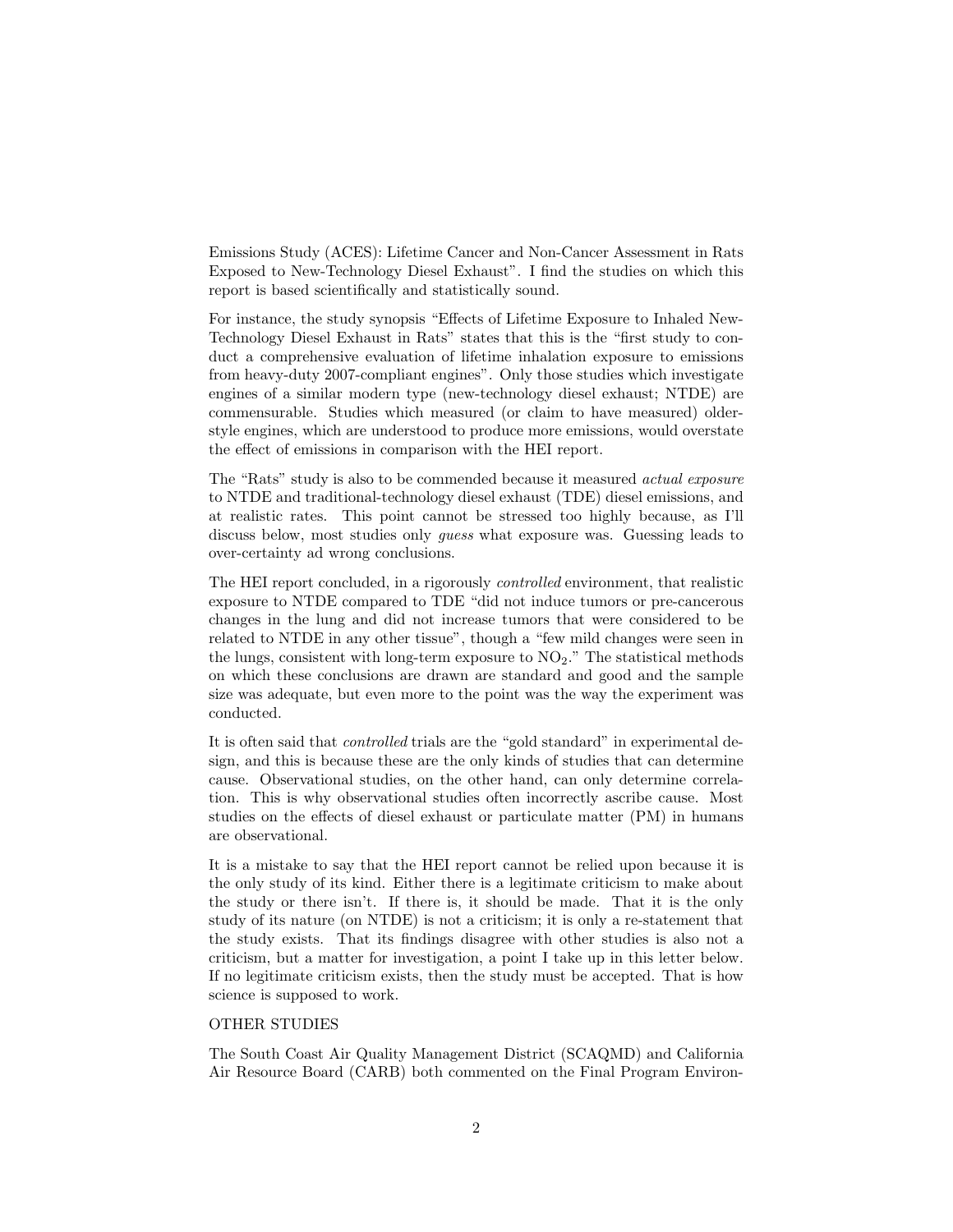mental Impact Report (Final PEIR) for the Proposed World Logistics Center Project. SCAQMD urged that studies (like HEI) not be "cherry picked" and that the large body of literature of diesel and PM studies should be accorded greater weight. I reviewed the studies recommended and discovered they suffer from a fatal (but very common) flaw.

Studies on which SCAQMD and CARB rely are often predicated on the "epidemiologist fallacy" which consists of saying or implying, "X causes Y" but where X is never measured and a statistical test is improperly used to ascertain cause. These studies greatly exaggerate the certainty with which a cause has been properly identified. The weight accorded to these faulty works should therefore be reduced accordingly.

My 2014 paper (cited below) shows the epidemiologist fallacy consists of two parts. The first is the classical "ecological fallacy", which is when an author says a potential cause was measured when it was really not. The second part of the fallacy is to assume a statistical model (in the presence of the ecological fallacy) can demonstrate a cause with a stated certainty. Yet no statistical procedure that is based on correlations (like those present in studies which rely on the ecological fallacy) can show cause (Briggs, 2015). The old saying is relevant: "Correlation is not causation". It is surprising, however, how often it is forgotten that correlations are assumed to have demonstrated causes.

The epidemiologist fallacy is present in the SCAQMD-cited 2006 observational study, "Traffic, Susceptibility, and Childhood Asthma" by McConnell and others. In its abstract, this study states, "we examined the relationship of local traffic-related exposure and asthma and wheeze in southern California school children (57 years of age)." Yet exposure to traffic was never measured. Instead, the "exposure" children had to traffic was based on a guess (the guess itself was the result of a statistical model, and the uncertainty inherent in the model was ignored). To emphasize, where the children were during the course of this study was never measured, but only approximated. The authors conclude their "results indicate that residence near a major road is associated with asthma." As noted, it is a statistical mistake to infer, as these authors do, that "associated with" means "caused."

It might be that living near a roadway causes, in some children, asthma. But are poorer or more well-off children likely to live near a major roadway? Is it the roadway itself that causes the asthma (only in some cases) or it is, say, the poor health or lifestyle of the parents or some other environmental agent? Or is it that more children are being screened for asthma (because of school programs and the like) and that heretofore marginal cases, especially among the poor, went undiagnosed? All these, and many more, unanswered and unanswerable questions are why observational studies cannot be trusted as the sole basis in estimating risk. It is also why observational studies tend to exaggerate risk.

The cited paper by McConnell and others, 2010, "Childhood Incident Asthma and Traffic-Related Air Pollution at Home and School" suffers from these same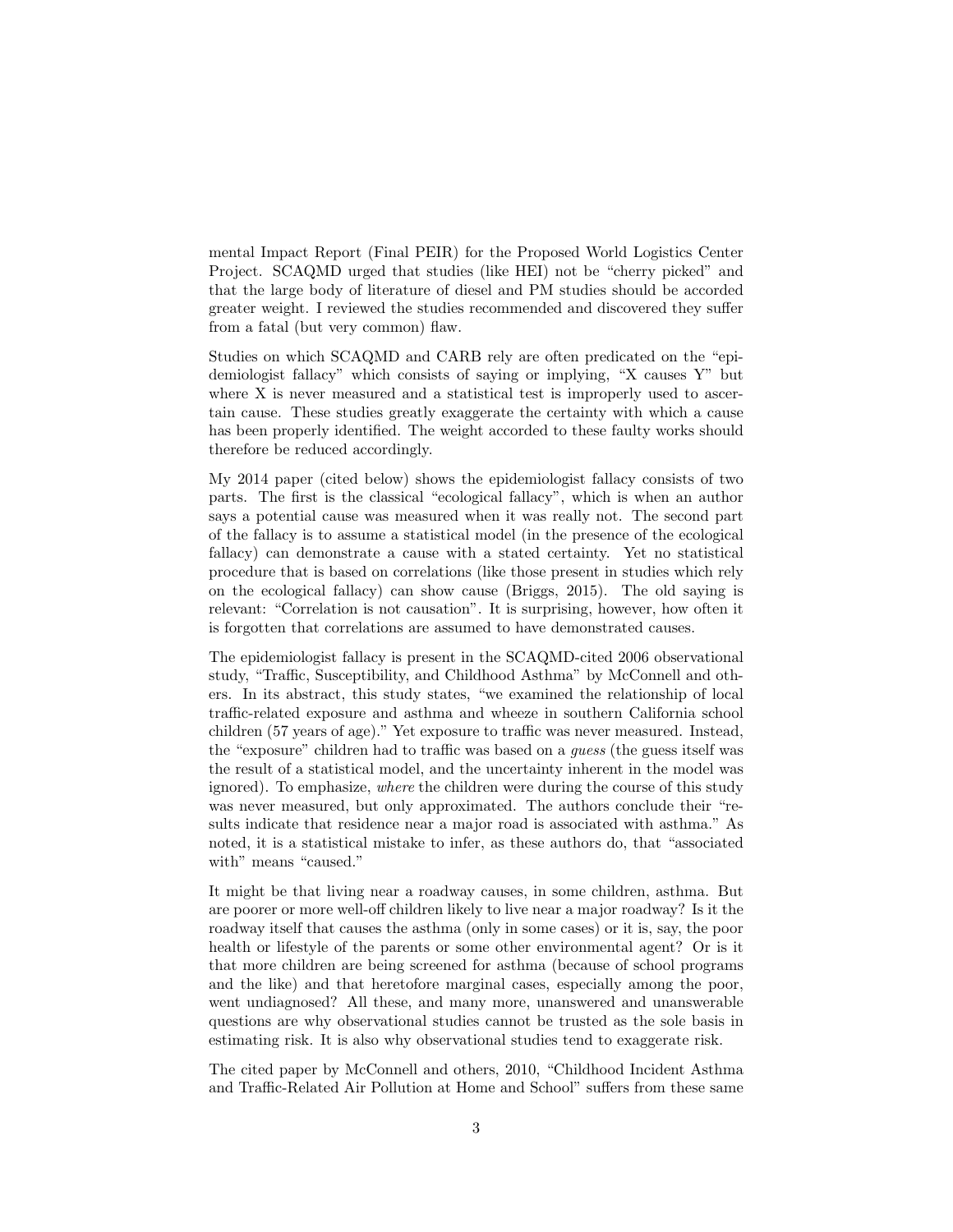#### shortcomings.

Another frequent mistake is to conflate model-based predictions with reality. The cited paper by Perez and others, 2009, "Global Goods Movement and the Local Burden of Childhood Asthma in Southern California", claimed "Approximately 1600 (9%) of all childhood asthma cases in Long Beach and 690 (6%) in Riverside were attributed to traffic proximity. Ship emissions accounted for 1400 (21%) bronchitis episodes and, in more modest proportions, health care visits for asthma."

Now attributed to means caused by, an inferential mistake, as I have already noted. And the supposed attributions were all the result of guessing using various published statistical sources and by adding another statistical model on top of these. There was no attempt made to ascertain how well the predictions matched reality by, say, measuring the actual causes of asthma in real people. As I show below, not only does statistical risk over-estimate real risk, the technique of Perez is doubled (so to speak) the over-certainty by taking models of models for reality.

One of the statistical models that Perez used as input to their statistical models was based on the The Children's Health Study, 2004. This study also committed the epidemiologist fallacy, and substituted "community"-based measurements of PM (and other atmospheric elements) as actual exposures. The conclusion is that the Perez study very grossly over-estimates risk.

Lastly, it must be recognized that none of the alternate studies measured NTDE exclusively, as the HEI study did. Even accepting (what is false) that distance to a road accurately measures exposure to PM, the PM generated at roadways is produced by an enormous variety of sources. Given the dates these studies were conducted, only a small portion of the PM could have been from NTDE vehicles. This makes comparisons with the HEI report even sketchier.

### REAL RISK

In calculating real risk, there are two points that should be kept in mind. The first is that it is well to ask what is the risk (for morbidity or mortality) for the proposed World Logistics Center Project (WLCP), but it must be remembered that all risk is relative. The proper comparator is not the WLCP or nothing, but the WLCP or that which will happen in its absence. "Nothing" is not a thing. It is not that forbidding the WLCP will cause nothing to happen, but it will cause the goods which would have been moved through the WLCP to be moved elsewhere and by differing means. The people who would work at the WLCP would be doing something else; they would not be doing nothing. It is those differences which must be estimated for any calculation of real risk to have validity.

Comparing the WLCP with "nothing" is bound to exaggerate the risk of the WLCP. The risks also have to be balanced against the potential rewards, some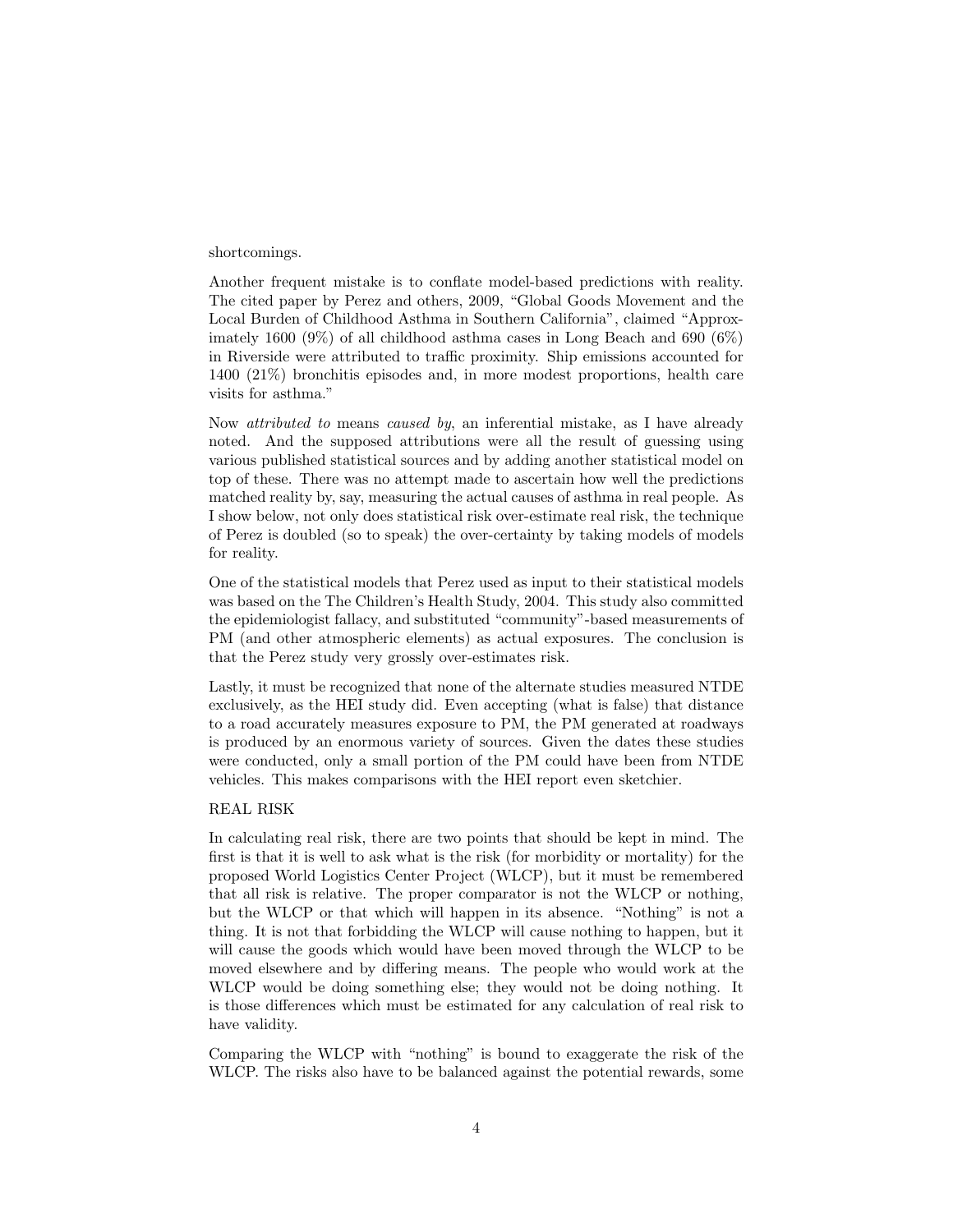of which might be improved health. For instance, the people working at the WLCP would presumably have access to medical care which, if they are now unemployed, they currently lack. Excluding these, or any kind of benefit (and there are many), necessarily biases the risk to make it appear to be more dire than it is.

There is a tremendous difference between statistical and real risk. The former is always greater than the latter. Statistical risk that is often taken for real risk (see Briggs, 2015). Explaining these differences must involve a great deal of technicalities, but the essential idea is this. A statistical model which identifies correlation of exhaust and some morbidity or mortality produces an estimate of a "parameter" which approximates risk. That it is and approximation is usually quickly forgotten, and so real risk is exaggerated.

But there is a way to account for the approximate nature of the parameter, one which properly accounts for its uncertainty. This technique produces a far superior measure of real risk. I did not see this technique (looking at the posterior predictive distribution of the statistical model) in any of the papers cited by SCAQMD and CARB. As I say, the matter is not simple, but this take away point is: statistical risk *always and necessarily* is larger than real risk. For instance, if the number of increased cancer cases (over some threshold or norm) estimated with statistical risk is some value, the real risk value will always be lower.

### BIBLIOGRAPHY

Briggs, WM, 2015. The Crisis Of Evidence: Why Probability And Statistics Cannot Discover Cause. arxiv.org/abs/1507.07244.

Briggs, WM, 2014. Common Statistical Fallacies. Journal of American Physicians and Surgeons, Volume 19, Number 2, pp. 58–60.

The Children's Health Study, 2004. Epidemiologic investigation to identify chronic effects of ambient air pollutants in Southern California [Web page]. Los Angeles, CA: University of Southern California. Available at: http://www.arb.ca. gov/research/chs/chs.htm. Accessed August 18, 2015.

McConnell, R, K Berhane, L Yao, M Jerrett, F Lurmann, F Gilliland, N Kunzli, J Gauderman, E Avol, Duncan Thomas, and J Peters, 2006. "Traffic, Susceptibility, and Childhood Asthma". Environmental Health Perspectives, Volume 114, Number 5, pp. 766–772.

McConnell, R, T Islam, K Shankardass, M Jerrett, F Lurmann, F Gilliland, J Gauderman, E Avol, N Kunzli, L Yao, J Peters, and K Berhane, 2010. Childhood Incident Asthma and Traffic-Related Air Pollution at Home and School. Environmental Health Perspectives, Volume 118, Number 7, pp. 1021–1026.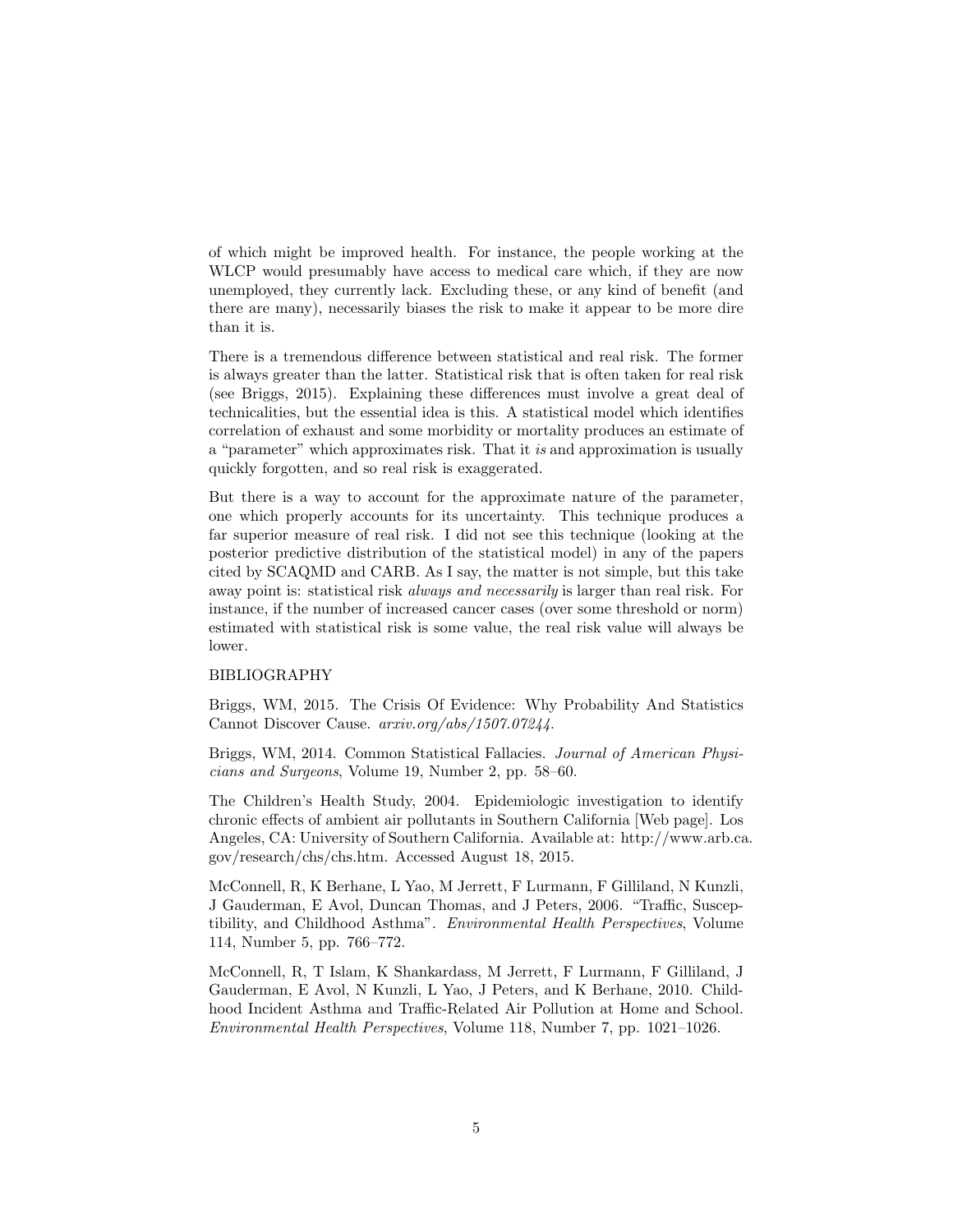Perez, L, N Kunzli, E Avol, AM Hricko, F Lurmann,E Nicholas, F Gilliland, J Peters,and R McConnell, 2009. Global Goods Movement and the Local Burden of Childhood Asthma in Southern California. American Journal of Public Health, Supplement 3, Vol 99, No. S3.

Sincerely,

William M. Briggs, PhD Statistical Consultant Adjunct Professor of Statistics Cornell University

encl: Curriculum vitae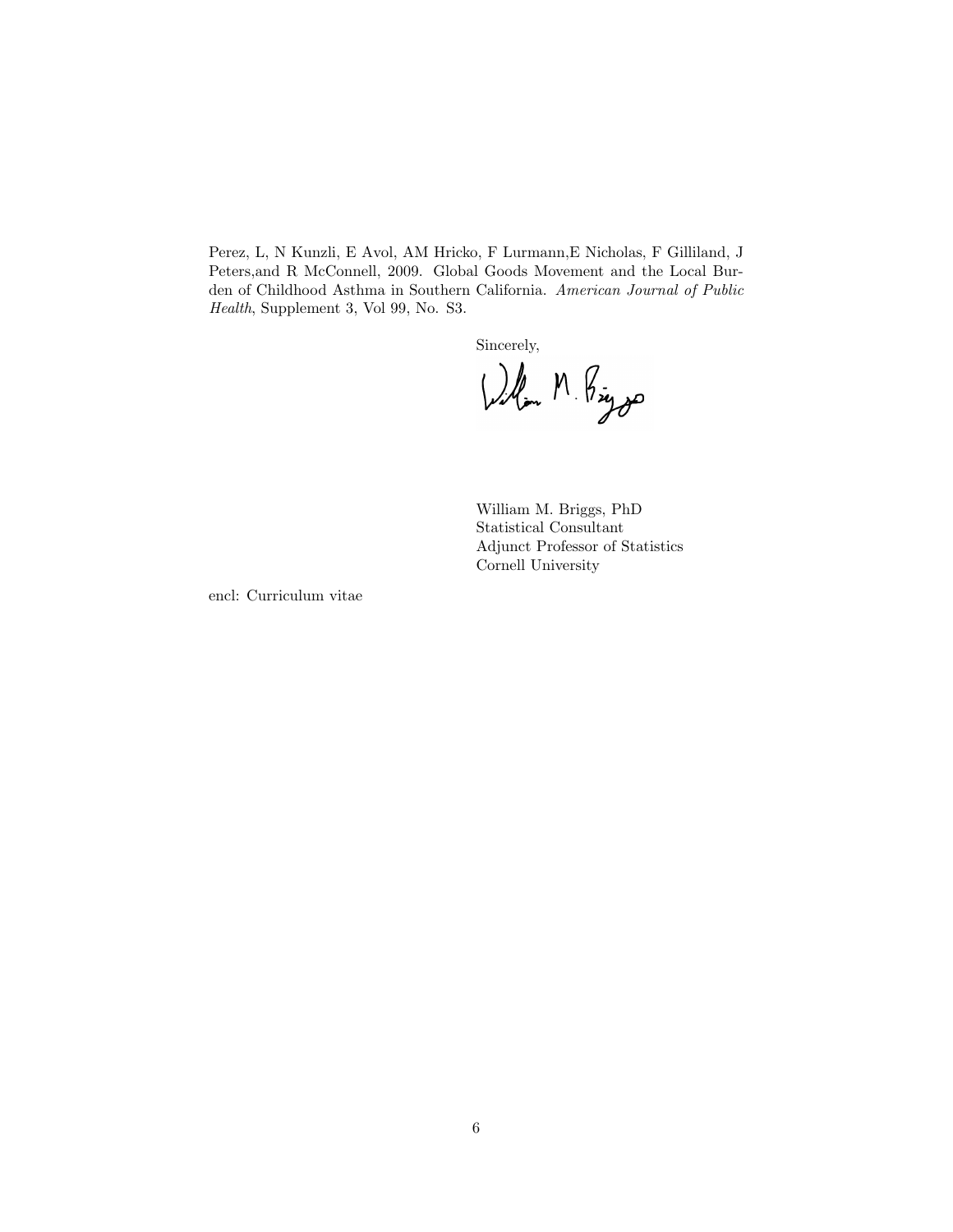William M. Briggs, PhD Professor & Statistical Consultant 340 E. 64th Apt. 9A, New York, NY 10065 matt@wmbriggs.com / http://wmbriggs.com 917-392-0691

#### 1. Experience

- (1) 2004-present Adjunct Professor of Statistical Science, Cornell University, Ithaca, New York I teach summer course to people who (rightfully) hate statistics; class focuses on understanding not memorization. Research: philosophy of science & probability, epistemology, Bayesian statistics, climatology & meteorology, goodness of forecasts, over-confidence, medicine; public understanding of science, limitations of science, scientism; scholastic metaphysics (as it relates to science).
- (2) 1998-present. Statistical consultant, Various companies The rest of my time is spent coaxing people out of their money for telling them they are too sure of themselves. All manner of analyses cheerfully undertaken. Example: I created the Wall Street Journal's College Rankings.
- (3) 2003-2010. Research Scientist, New York Methodist Hospital, New York

Besides the usual, I sit/sat on the Institutional Review Committee to assess the statistics of proposed research. I was an Associate Editor for Monthly Weather Review: (through 2011). Also a member of the American Meteorological Society's Probability and Statistics Committee (through 2011). At a hospital? Yes, sir; at a hospital.

- (4) 2007, 2010 Visiting Professor of Statistics, Department of Mathematics, Central Michigan University, Mt. Pleasant, MI Ask me about the difference between "a degree" and "an education."
- (5) 2003-2007, Assistant Professor Statistics, Weill Medical College of Cornell University, New York, New York Working here gave me a sincere appreciation for how government money skews research.
- (6) 2002-2003. Gotham Risk Management, New York A start up then, after Enron's shenanigans, a start down. We set future weather derivative and weather insurance contract prices that incorporated information from medium- and long-range weather and climate forecasts.
- (7) 1998-2002. DoubleClick, New York Lead statistician. Lot of computer this and thats.
- (8) 1993-1998. Graduate student, Cornell University Meteorology, applied climatology, and finally statistics. Was Vice Chair of the graduate student government; elected probably thanks to a miracle.
- (9) 1992-1993. National Weather Service, Sault Ste. Marie, MI Forecast storms o' the day and launched enormous balloons in the name of science. My proudest moment came when I was able to convince an ancient IBM-AT machine to talk to an analog, 110 baud, phone-coupled modem, all using BASIC!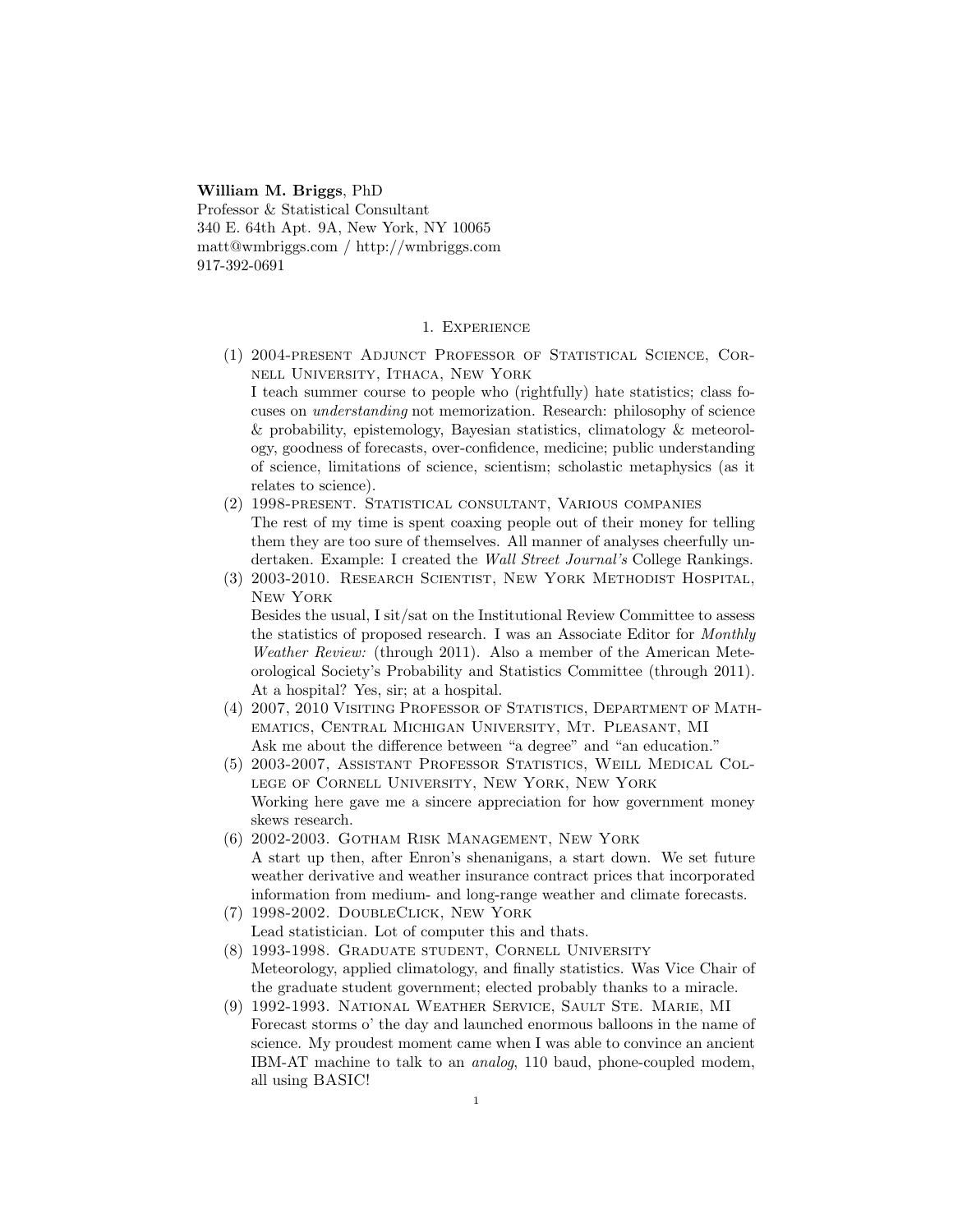(10) 1989-1992. Undergraduate student, Central Michigan Univer-**SITY** 

Meteorology and mathematics. Started the local student meteorology group to chase tornadoes. Who knew Michigan had so few? Spent a summer at UMichigan playing with a science-fiction-sounding lidar.

(11) 1983-1989. United States Air Force

Cryptography and other secret stuff. Shot things; learned pinochle. I adopted and became proficient with a fascinating and versatile vocabulary. Irritate me for examples. TS/SCI+ security clearance (now inactive).

## 2. Education

- (1) Ph.D., 2004, Cornell University. Statistics.
- (2) M.S., 1995, Cornell University. Atmospheric Science.
- (3) B.S., Summa Cum Laude, 1992, Central Michigan University. Meteorology and Math.

## 3. Publications

- 3.0.1. Popular.
	- (1) Op-eds in various newspapers; articles in Crisis Magazine (for Catholic laity), Stream, The Remnant, Quadrant, Quirks; blog with ∼80,000 monthly readers. Various briefs submitted to government agencies, such as California Air Resources Board, Illinois Department of Natural Resources. Talks of all kinds.
- 3.0.2. Books.
	- (1) Briggs, WM., 2015 The Philosophy of Probability. In preparation! Notice the exclamation point! I'll probably change the title!
	- (2) Briggs, WM., 2008 Breaking the Law of Averages: Real Life Probability and Statistics in Plain English. LULU Press, New York. Text for undergraduates.
	- (3) Briggs, WM., 2006 So You Think You're Psychic?. LULU Press, New York. Hint: I'll bet you're not.

3.0.3. Methods.

- (1) Christopher Monckton of Brenchley, Willie Soon, David Legates, William Briggs, 2015. Keeping it simple: the value of an irreducibly simple climate model. Science Bulletin. August 2015, Volume 60, Issue 15, pp 1378–1390.
- (2) Briggs, WM, 2015. The Third Way Of Probability & Statistics: Beyond Testing and Estimation To Importance, Relevance, and Skill. arxiv.org/ abs/1508.02384.
- (3) Briggs, WM, 2015. The Crisis Of Evidence: Why Probability And Statistics Cannot Discover Cause. arxiv.org/abs/1507.07244.
- (4) Briggs, WM, 2014. The Problem Of Grue Isn't.  $arxiv.org/abs/1501.03811$ .
- (5) Christopher Monckton of Brenchley, Willie Soon, David Legates, William Briggs, 2014. Why models run hot: results from an irreducibly simple climate model. Science Bulletin. January 2015, Volume 60, Issue 1, pp 122-135.

2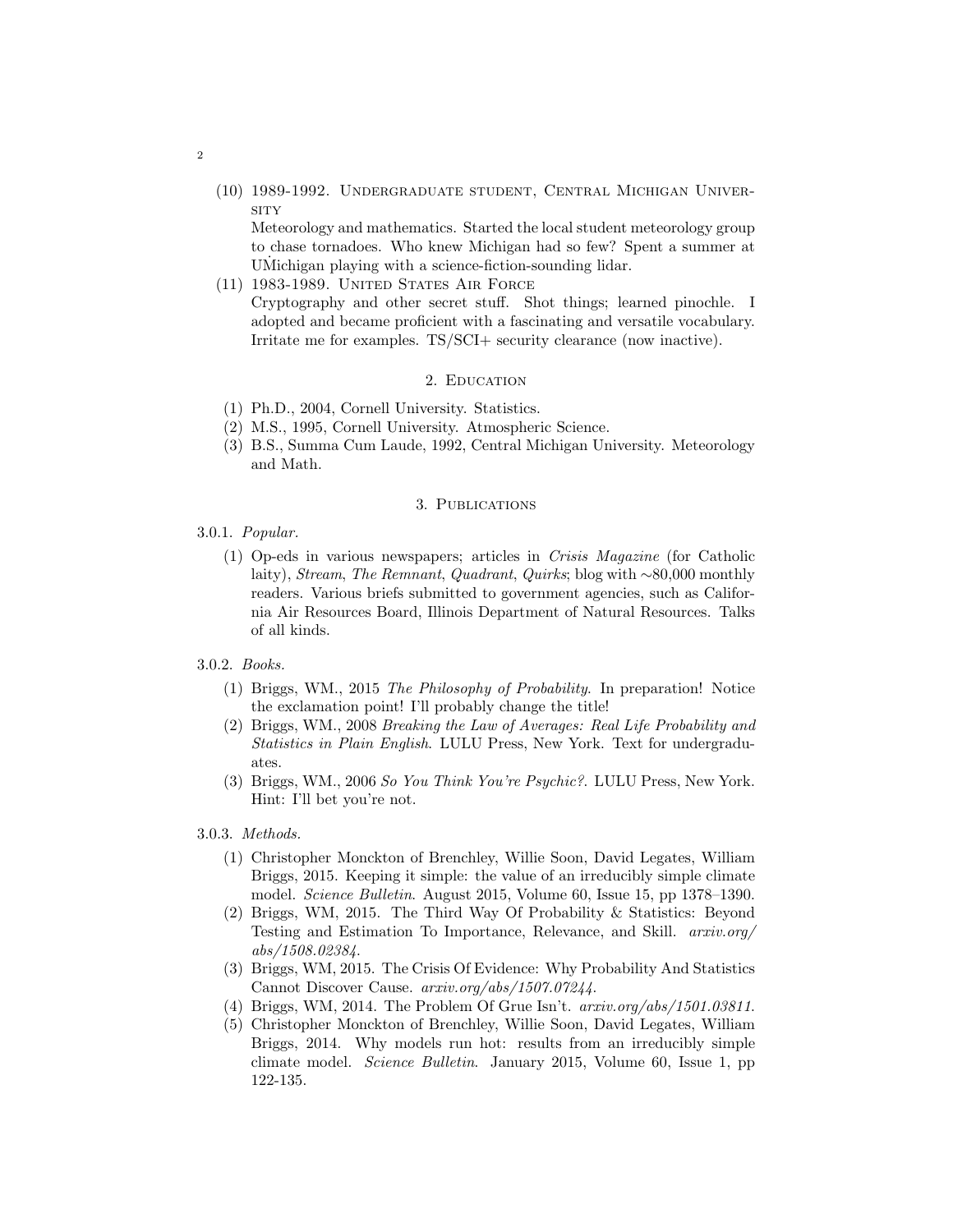- (6) David R. Legates, Willie Soon, William M. Briggs, Christopher Monckton of Brenchley, 2013. Climate Consensus and 'Misinformation': A Rejoinderto Agnotology, Scientific Consensus, and the Teachingand Learning of Climate Change. Science and Education, DOI 10.1007/s11191-013-9647-9.
- (7) William Briggs, David Legates, Christopher Monckton of Brenchley, Willie Soon, 2014. How Not To Think About Time Series. Submitting to *Science* and Education.
- (8) Briggs, WM, 2014. Common Statistical Fallacies. Journal of American Physicians and Surgeons, Volume 19 Number 2, 58–60.
- (9) Aalt Bast, William M. Briggs, Edward J. Calabrese, Michael F. Fenech, Jaap C. Hanekamp, Robert Heaney, Ger Rijkers, Bert Schwitters, Pieternel Verhoeven, 2013. Scientism, Legalism and Precaution—Contending with Regulating Nutrition and Health Claims in Europe. Contribution to the European Journal of Food and Feed Law, 6, 401–409.
- (10) Legates, DR, Soon, W, and Briggs, 2013. Learning and Teaching Climate Science: The Perils of Consensus Knowledge Using Agnotology. Science and Education, DOI 10.1007/s11191-013-9588-3.
- (11) Briggs, WM, 2012. On Probability Leakage.  $arxiv.org/abs/1201.3611$ .
- (12) Briggs, WM, 2012. It is Time to Stop Teaching Frequentism to Nonstatisticians. arxiv.org/abs/1201.2590.
- (13) Briggs, WM, 2012. Why do statisticians answer questions no one ever asks? Significance. Volume 9 Issue 1 Doi: 10.1111/j.1740-9713.2012.00542.x. 30– 31.
- (14) Briggs, WM, Soon, W, Legates, D, Carter, R, 2011. A Vaccine Against Arrogance. Water, Air, & Soil Pollution: Volume 220, Issue 1 (2011), Page 5-6
- (15) Briggs, WM, and R Zaretzki, 2009. Induction and falsifiability in statistics. arxiv.org/abs/math/0610859.
- (16) Briggs, WM, and R Zaretzki, 2009. A new look at inference for the Hypergeometric Distribution. Awaiting a home.
- (17) Briggs, WM, 2011. Discussion to A Gelman. Why Tables are Really Much Better than Graphs. Journal Computational and Graphical Statistics. Volume 20, 16–17.
- (18) Zaretzki R, Gilchrist MA, Briggs WM, and Armagan A, 2010. Bias correction and Bayesian analysis of aggregate counts in SAGE libraries. BMC Bioinformatics, 11:72doi:10.1186/1471-2105-11-72.
- (19) Zaretzki, R, Briggs, W, Shankar, M, Sterling, M, 2009. Fitting distributions of large scale power outages: extreme values and the effect of truncation. International Journal of Power and Energy Systems. DOI: 10.2316/Journal.203.2009.1.203-4374.
- (20) Briggs, WM, 2007. Changes in number and intensity of world-wide tropical cyclones arxiv.org/physics/0702131.
- (21) Briggs, WM, 2007. On the non-arbitrary assignment of equi-probable priors arxiv.org/math.ST/0701331.
- (22) Briggs, WM, 2007. On the changes in number and intensity of North Atlantic tropical cyclones Journal of Climate. 21, 1387-1482.
- (23) Briggs, WM, Positive evidence for non-arbitrary assignments of probability, 2007. Edited by Knuth et al. Proceedings 27th International Workshop on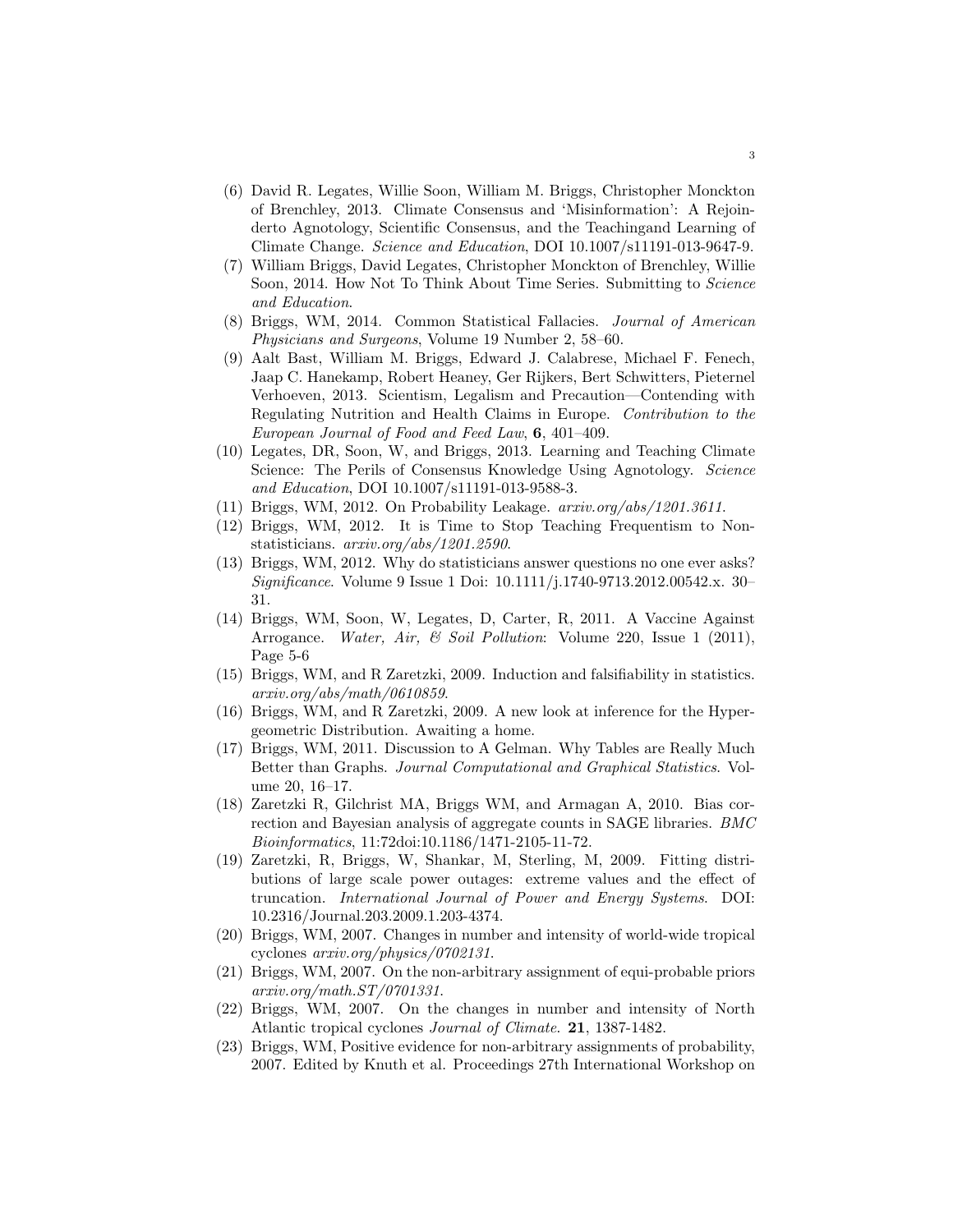Bayesian Inference and Maximum Entropy Methods in Science and Engineering. American Institute of Physics. 101-108.

- (24) Briggs, WM, R Zaretzki, 2007. The Skill Plot: a graphical technique for the evaluating the predictive usefulness of continuous diagnostic tests. With Discussion. Biometrics. 64(1), 250-6; discussion 256-61. PMID: 18304288.
- (25) Zaretzki R, Gilchrist MA, Briggs WM, 2010. MCMC Inference for a Model with Sampling Bias: An Illustration using SAGE data.  $arxiv.org/abs/0711.3765$
- (26) Briggs, WM, and D Ruppert, 2006. Assessing the skill of yes/no forecasts for Markov observations. Monthly Weather Review. 134, 2601-2611.
- (27) Briggs, WM, 2007. Review of Statistical Methods in the Atmospheric Sciences (second edition, 2006) by Wilks, D.S. Journal of the American Statistical Association, 102, 380.
- (28) Briggs, WM, M Pocernich, and D Ruppert, 2005. Incorporating misclassification error in skill assessment. Monthly Weather Review, 133(11), 3382-3392.
- (29) Briggs, WM, 2005. A general method of incorporating forecast cost and loss in value scores. Monthly Weather Review, 133(11), 3393-3397.
- (30) Briggs, WM, and D Ruppert, 2005. Assessing the skill of Yes/No Predictions. Biometrics.  $61(3)$ , 799-807.
- (31) Briggs, WM, 2004. Discussion to T Gneiting, LI Stanberry, EP Grimit, L Held, NA Johnson, 2008. Assessing probabilistic forecasts of multivariate quantities, with an application to ensemble predictions of surface winds. Test. 17, 240-242.
- (32) Briggs, WM, 2004. Discussion to Gel, Y, AE Raftery, T Gneiting, and V.J. Berrocal, 2004. Calibrated Probabilistic Mesoscale Weather Field Forecasting: The Geostatistical Output Perturbation (GOP) Method. J. American Statistical Association. 99 (467): 586-587.
- (33) Mozer, JB, and Briggs, WM, 2003. Skill in real-time solar wind shock forecasts. J. Geophysical Research: Space Physics, 108 (A6), SSH 9 p. 1-9, (DOI 10.1029/2003JA009827).
- (34) Briggs, WM, 1999. Review of Forecasting: Methods and Applications (third edition, 1998) by Makridakis, Wheelwright, and Hyndman; and Elements of Forecasting (first edition, 1998) by Diebold. Journal of the American Statistical Association, 94, 345-346.
- (35) Briggs, W.M., and R.A. Levine, 1997. Wavelets and Field Forecast Verification. Monthly Weather Review,  $25(6)$ , 1329-1341.
- (36) Briggs, WM, and DS Wilks, 1996. Estimating monthly and seasonal distributions of temperature and precipitation using the new CPC long-range forecasts. Journal of Climate, 9, 818-826.
- (37) Briggs, WM, and DS Wilks, 1996. Extension of the CPC long-lead temperature and precipitation outlooks to general weather statistics. Journal of Climate, 9, 3496-3504.
- 3.0.4. Applications.

4

- (1) BA Kaczkowska, M Tavakol, A Prasad, G Bhumireddy, AF Beal, I Klem, P Mehta, WM Briggs, TJ Sacchi, JF Heitner, 2015. Trends in Publications: A Step in the Right Direction. JAMA. Submitted.
- (2) A Ivanov, J Yossef, J Taillon, B Worku, I Gulkarov, A Tortolani, TJ Sacchi, WM Briggs, SJ Brener, JA Weingarten, JF Heitner, 2015. Pulmonary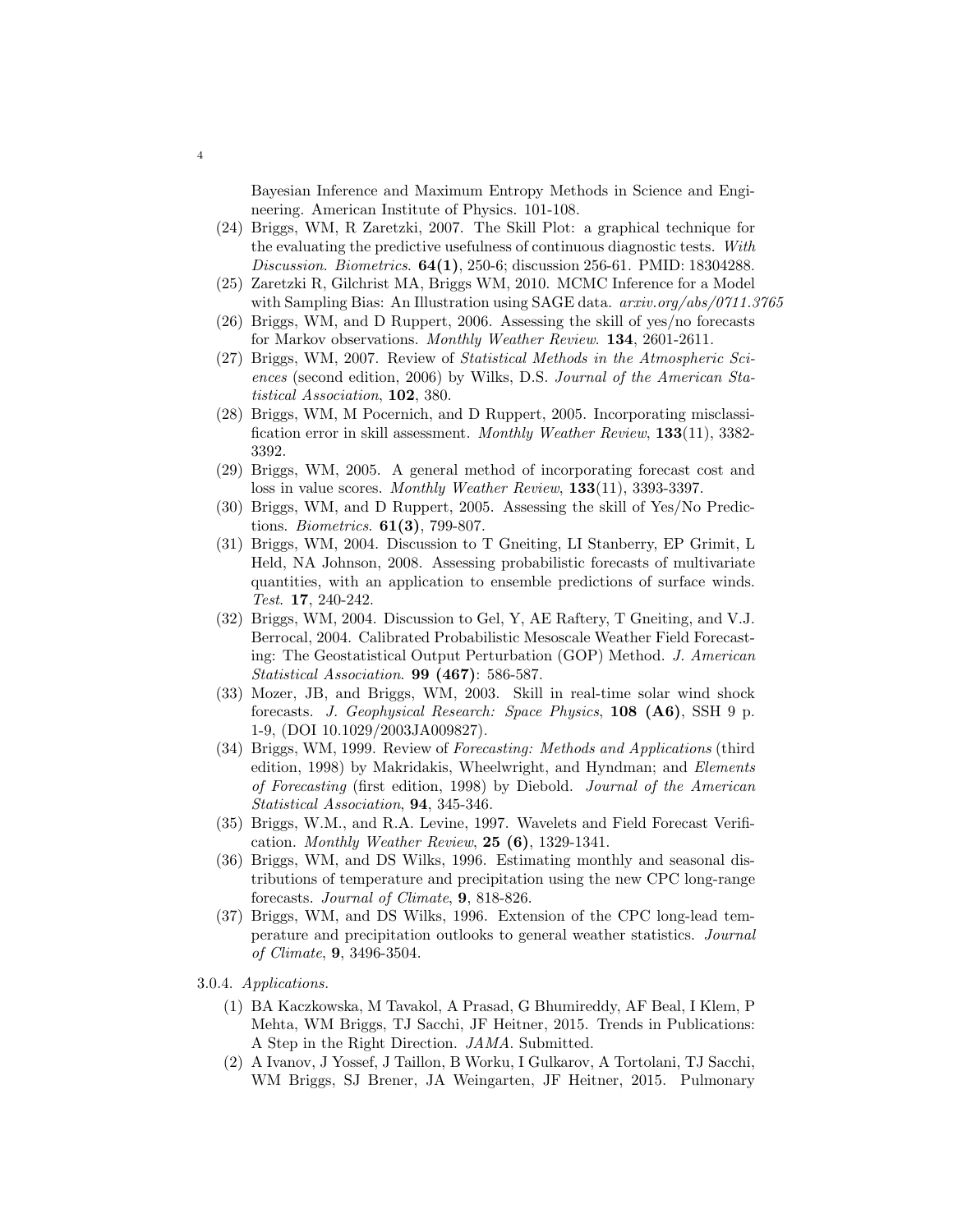Function Tests as a Predictor of Adverse Clinical Outcomes in Cardiac Surgery. Journal of Thoracic and Cardiovascular Surgery. Submitted.

- (3) Carol Mancuso, William Briggs, Gabriel Morales, Lawrence Melniker, 2014. Diagnosis of acute decompensated heart failure by use of thoracic point-ofcare ultrasonography (POCUS): An observational study. The American Journal of Emergency Medicine. Submitted.
- (4) Devindra S Dabiesingh, many others, William M Briggs, others, John F Heitner, 2014. The Prevalence and Prognostic Significance of Left Ventricular Non-Compaction by Cardiac Magnetic Resonance Imaging. Submitted.
- (5) On Chen, many others, WM Briggs, and John F. Heitner, 2014. Correlation between pericadial, mediastinal and intrathoracic fat volume and coronary artery disease, metabolic syndrome and cardiac risk factors. European Heart Journal - Cardiovascular Imaging. Accepted.
- (6) Annika Krystyna, D Kumari, R Tenney, R Kosanovic, T Safi, WM Briggs, K Hennessey, M Skelly, E Enriquez, J Lajeune, W Ghani and MD Schwalb, 2013. Hepatitis c antibody testing in African American and Hispanic men in New York City with prostate biopsy. Oncology Discovery, Vol 1. DOI: 10.7243/2052-6199-1-1.
- (7) Ziad Y. Fayad, Elie Semaan, Bashar Fahoum, W. Matt Briggs, Anthony Tortolani, and Marcus DAyala, 2013. Aortic mural thrombus in the normal or minimally atherosclerotic aorta: A systematic review and metaanalysis of the available literature. Ann Vasc Surg., Apr;27(3):282-90. DOI:10.1016/j.avsg.2012.03.011.
- (8) Yuliya Borisovna Goldsmith, MD; Ijaz Ahmad; Vishnu Sing; Marcus D'Ayala; Igor Klem; William M Briggs; Mohammed Ahmed; Munawar Hayat; Terrence J Sacchi; John F. Heitner, 2011. Serum Biomarkers and Traditional Risk Factors as Predictors of Peripheral Arterial Disease Assessed by Magnetic Resonance Angiography. PLoS ONE. In review.
- (9) Birkhahn RH, Wen W, Datillo PA, Briggs WM, Parekh A, Arkun A, Byrd B, Gaeta TJ, 2012. Improving patient flow in acute coronary syndromes in the face of hospital crowding. J Emerg Med. 2012 Aug; $43(2):356-65$ .
- (10) Wei Li, Piotr Gorecki, Elie Semaan, William Briggs, Anthony J. Tortolani, Marcus D'Ayala, 2011. Concurrent Prophylactic Placement of Inferior Vena Cava Filter in gastric bypass and adjustable banding operations: An analysis of the Bariatric Outcomes Longitudinal Database (BOLD). J. Vascular *Surg.* 2012 Jun;  $55(6)$ : 1690-5.
- (11) Krystyna A, Kosanovic R, Tenney R, Safi T, Briggs WM, et al. (2011) Colonoscopy Findings in Men with Transrectal Ultrasound Guided Prostate Biopsy: Association of Colonic Lipoma with Prostate Cancer. J Cancer Sci Ther S4:002. doi:10.4172/1948-5956.S4-002
- (12) Krystyna A, Safi T, Briggs WM, Schwalb MD, 2010. Higher morbidity in prostate cancer patients after transrectal ultrasound guided prostate biopsy with 3-day oral ciprofloxacin prophylaxis, independent of number of cores. Brazilian Journal of Urology. Mar-Apr;37(2):223-9; discussion 230. PMID:21557839.
- (13) Elizabeth Haines, Gerardo Chiricolo, Kresimir Aralica, William Briggs, Robert Van Amerongen, Andrew Laudenbach, Kevin O'Rourke, and Lawrence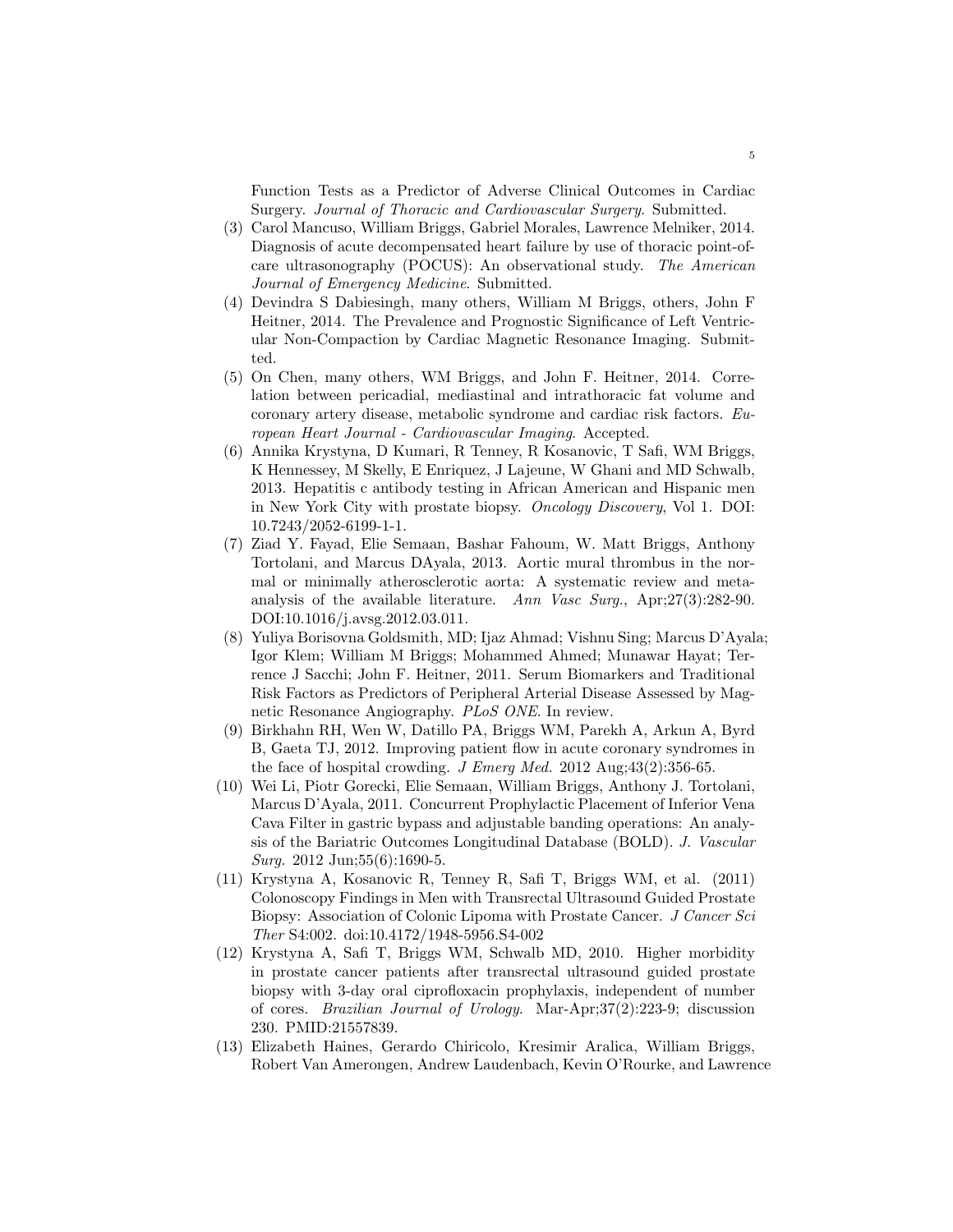Melniker MD, 2012. Derivation of a Pediatric Growth Curve for Inferior Vena Caval Diameter in Healthy Pediatric Patients. Crit Ultrasound J. 2012 May 28;4(1):12.

- (14) Birkhahn RH, Haines E, Wen W, Reddy L, Briggs WM, Datillo PA., 2011. Estimating the clinical impact of bringing a multimarker cardiac panel to the bedside in the ED. Am J Emerg Med. 2011 Mar;  $29(3)$ : 304-8.
- (15) Krystyna A, Safi T, Briggs WM, Schwalb MD., 2011. Correlation of hepatitis C and prostate cancer, inverse correlation of basal cell hyperplasia or prostatitis and epidemic syphilis of unknown duration. Int Braz J Urol. 2011 Mar-Apr;37(2):223-9; discussion 230.
- (16) Birkhahn RH, Blomkalns A, Klausner H, Nowak R, Raja AS, Summers R, Weber JE, Briggs WM, Arkun A, Diercks D. The association between money and opinion in academic emergency medicine. West J Emerg Med. 2010 May;11(2):126-32. PMID: 20823958.
- (17) Muniyappa R, Briggs WM, 2010. Limited Predictive Ability of Surrogate Indices of Insulin Sensitivity/Resistance in Asian Indian Men: A Calibration Model Analysis.  $AJP$  - Endocrinology and Metabolism. 299(6):E1106-12. PMID: 20943755.
- (18) Arkun A, Briggs WM, Patel S, Datillo PA, Bove J, Birkhahn RH, 2010. Emergency department crowding: factors influencing flow West J Emerg Med. Feb;11(1):10-5.PMID: 20411067.
- (19) Li W, D'Ayala M, Hirshberg A, Briggs W, Wise L, Tortolani A, 2010. Comparison of conservative and operative treatment for blunt carotid injuries: analysis of the National Trauma Data Bank. J Vasc Surg.. Mar;51(3):593- 9, 599.e1-2.PMID: 20206804.
- (20) D'Ayala M, Huzar T, Briggs W, Fahoum B, Wong S, Wise L, Tortolani A, 2010. Blood transfusion and its effect on the clinical outcomes of patients undergoing major lower extremity amputation. Ann Vasc Surg., May;24(4):468-73. Epub 2009 Nov 8.PMID: 19900785
- (21) Loizzo JJ, Peterson JC, Charlson ME, Wolf EJ, Altemus M, Briggs WM, Vahdat LT, Caputo TA, 2010. The effect of a contemplative self-healing program on quality of life in women with breast and gynecologic cancers. Altern Ther Health Med., May-Jun;16(3):30-7. PMID: 20486622.
- (22) Tavakol M, Hassan KZ, Abdula RK, Briggs W, Oribabor CE, Tortolani AJ, Sacchi TJ, Lee LY, Heitner JF., 2009. Utility of brain natriuretic peptide as a predictor of atrial fibrillation after cardiac operations. Ann Thorac Surg. Sep;88(3):802-7.PMID: 1969990.
- (23) Zandieh SO, Gershel JC, Briggs WM, Mancuso CA, Kuder JM., 2009. Revisiting predictors of parental health care-seeking behaviors for nonurgent conditions at one inner-city hospital. Pediatr Emerg Care., Apr;25(4):238- 243.PMID: 19382324.
- (24) Birkhahn RH, Blomkalns AL, Klausner HA, Nowak RM, Raja AS, Summers RL, Weber JE, Briggs WM, Arkun A, Diercks D., 2008. Academic emergency medicine faculty and industry relationships. Acad Emerg Med., Sep;15(9):819-24.PMID: 19244632.
- (25) Westermann H, Choi TN, Briggs WM, Charlson ME, Mancuso CA, 2008. Obesity and exercise habits of asthmatic patients. Ann Allergy Asthma Immunol. Nov;101(5):488-94.PMID: 19055202.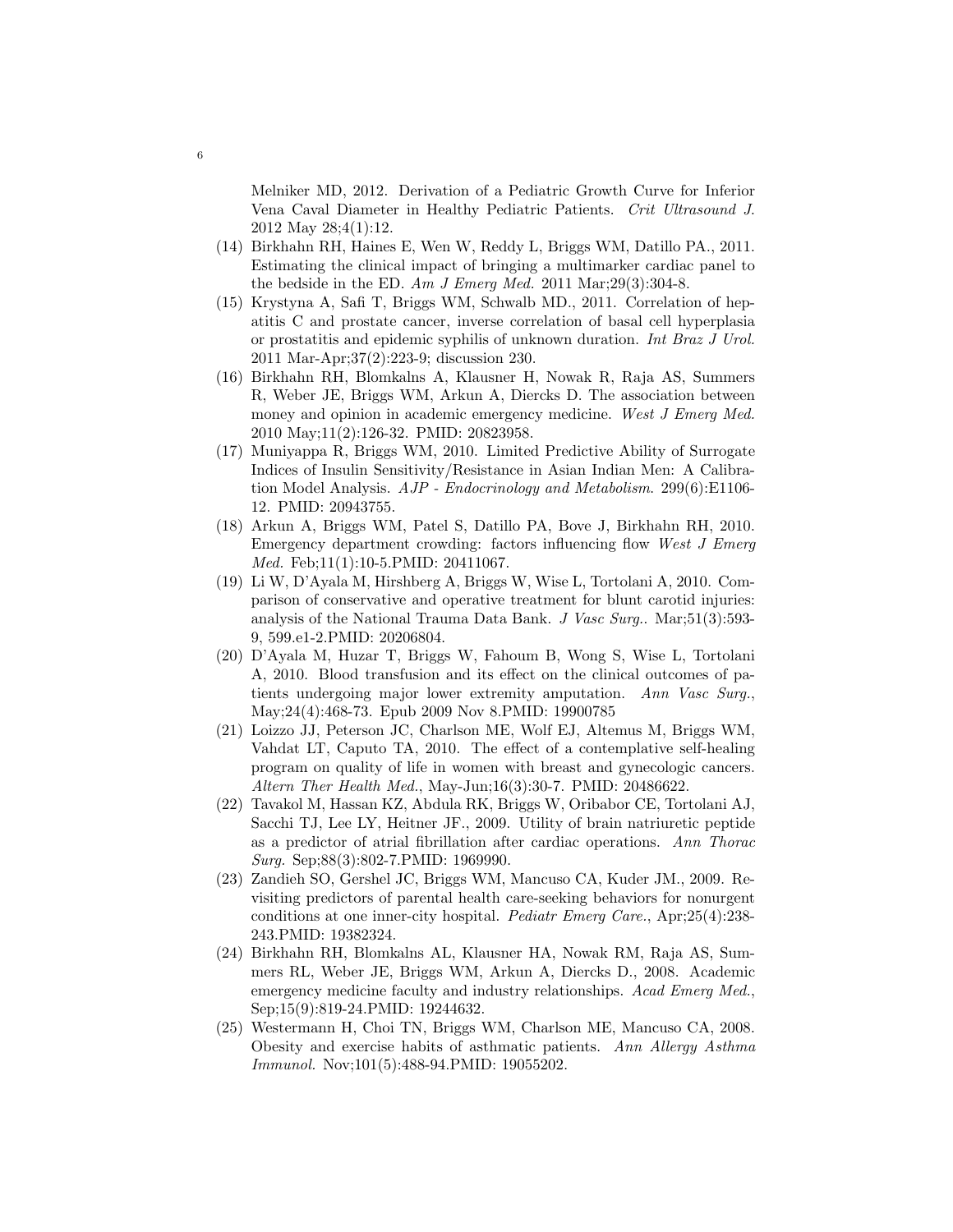- (26) Charlson ME, Charlson RE, Marinopoulos S, McCulloch C, Briggs WM, Hollenberg J, 2008. The Charlson comorbidity index is adapted to predict costs of chronic disease in primary care patients. J Clin Epidemiol, Dec;61(12):1234-40. PMID: 18619805
- (27) Rosenzweig JS, Van Deusen SK, Okpara O, Datillo PA, Briggs WM, Birkhahn RH, 2008. Authorship, collaboration, and predictors of extramural funding in the emergency medicine literature. Am J Emerg Med. 26(1), 5-9. PMID: 18082774
- (28) Mancuso CA, Westermann H, Choi TN, Wenderoth S, Briggs WM, Charlson ME, 2008. Psychological and somatic symptoms in screening for depression in asthma patients. J. Asthma.  $45(3)$ , 221-5. PMID: 18415830
- (29) Boutin-Foster C., Ogedegbe G., Peterson J., Briggs M., Allegrante J., Charlson ME., 2008. Psychosocial mediators of the relationship between race/ethnicity and depressive symptoms in Latino and white patients with coronary artery disease. J. National Medical Association. 100(7), 849-55. PMID: 18672563
- (30) Charlson, M, Peterson J., Syat B, Briggs WM, Kline R, Dodd M, Murad V, Dione W, 2007. Outcomes of Community Based Social Service Interventions in Homebound Elders Int. J. Geriatric Psychiatry.  $23(4)$ ,  $427-32$ . PMID: 17918183
- (31) Charlson ME, Peterson F, Boutin-Foster C, Briggs WM, Ogedegbe G, Mc-Culloch C, et al., 2008. Changing health behaviors to improve health outcomes after angioplasty: a randomized trial of net present value versus future value risk communication.. Health Education Research. 23(5), 826- 39. PMID: 18025064
- (32) Ullery, BW, JC Peterson, FM, WM Briggs, LN Girardi, W Ko, AJ Tortolani, OW Isom, K Krieger, 2007. Cardiac Surgery in Nonagenarians: Should We or Shouldn't We? Annals of Thoracic Surgery. **85(3)**, 854-60. PMID: 18291156
- (33) Charlson ME, Boutin-Foster C., Mancuso C., Ogedegbe G., Peterson J., Briggs M., Allegrante J., Robbins L., Isen A., 2007. Using positive affect and self affirmation to inform and to improve self management behaviors in cardiopulmonary patients: Design, rationale and methods. Controlled Clinical Trials. November 2007 (Vol. 28, Issue 6, Pages 748-762).
- (34) Hogle NJ, Briggs WM, Fowler DL, 2007.Documenting a learning curve and test-retest reliability of two tasks on a virtual reality training simulator in laparoscopic surgery. J Surg Educ.  $64(6)$ , 424-30. PMID: 18063281
- (35) Mancuso, CA, T Choi, H Westermann, WM Briggs, S Wenderoth, 2007. Patient-reported and Physician-reported Depressive Conditions in Relation to Asthma Severity and Control. Chest. 133(5), 1142-8. PMID: 18263683.
- (36) Mancuso, CA, T Choi, H Westermann, WM Briggs, S Wenderoth, 2007. Measuring physical activity in asthma patients: two-minute walk test, repeated chair rise test, and self-reported energy expenditure. J. Asthma. 44(4), 333-40. PMID: 17530534.
- (37) D'Ayala, M, C Martone, R M Smith, WM Briggs, M Potouridis, J S Deitch, and L Wise, 2006. The effect of systemic anticoagulation in patients undergoing angioaccess surgery. Annals of Vascular Surgery.  $22(1)$ , 11-5. PMID: 18055171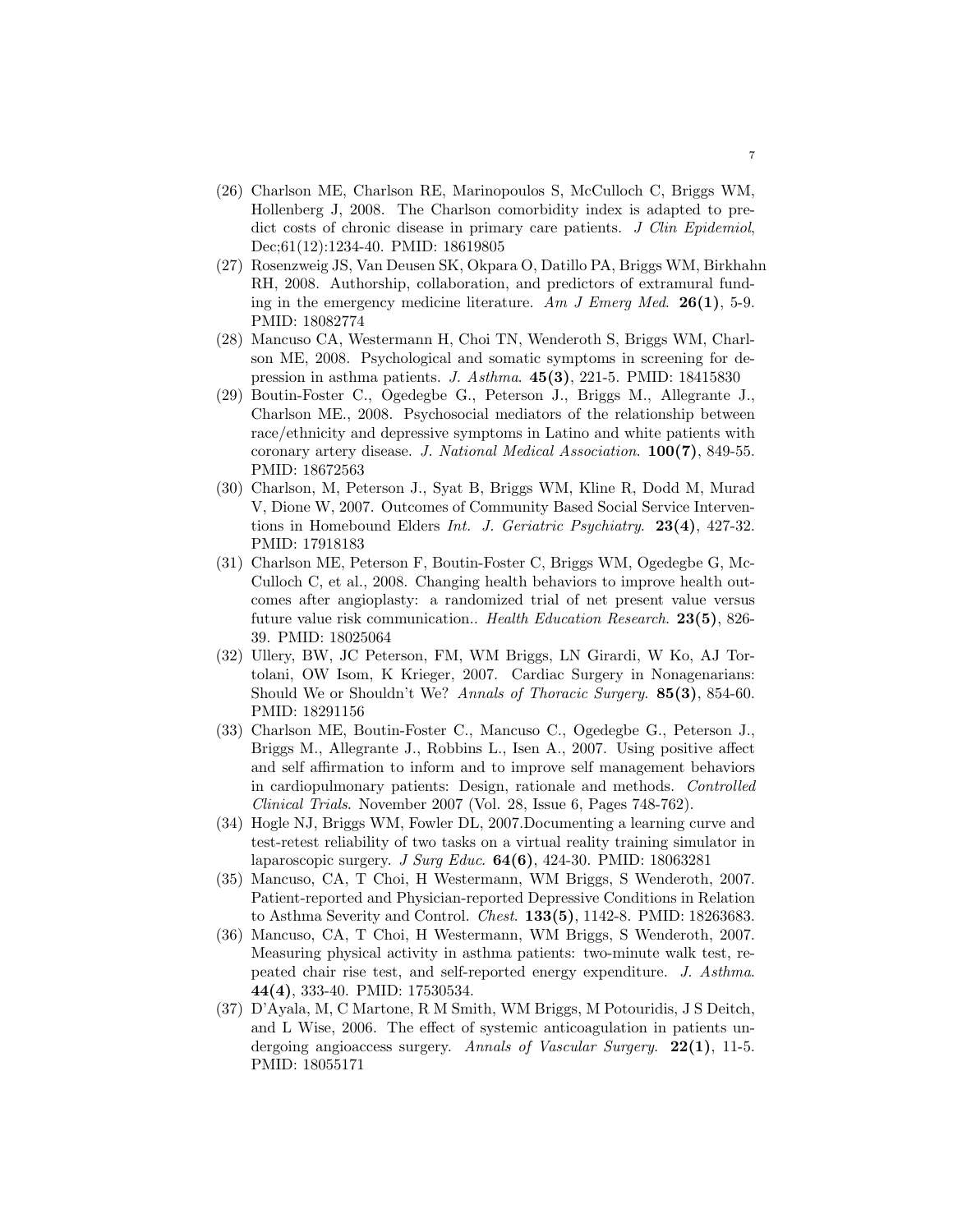- (38) Charlson ME, Charlson RE, Briggs W, Hollenberg J, 2007. Can disease management target patients most likely to generate high costs? The impact of comorbidity. J Gen Intern Med. 22(4), 464-9. PMID: 17372794
- (39) Charlson ME, Peterson F, Krieger K, Hartman GS, Hollenberg J, Briggs WM, et al., 2007. Improvement of outcomes after coronary artery bypass II: a randomized trial comparing intraoperative high versus customized mean arterial pressure. J. Cardiac Surgey. 22(6), 465-72. PMID: 18039205
- (40) Charlson ME, Boutin-Foster C, Mancuso CA, Peterson F, Ogedegbe G, Briggs WM, Robbins L, Isen A, Allegrante JP, 2006. Randomized Controlled Trials of Positive Affect and Self-affirmation to Facilitate Healthy Behaviors in Patients with Cardiopulmonary Diseases: Rationale, Trial Design, and Methods. *Contemporary Clinical Trials.*  $28(6)$ , 748-62. PMID: 17459784.
- (41) Charlson ME, Charlson RE, Briggs WM, Hollenberg J, 2006. Can disease management target patients most likely to generate high costs. J. General Internal Medicine.  $22(4)$ , 464-9.
- (42) Birkhahn, WM Briggs, PA Datillo, SK Van Deusen, TJ Gaeta, 2006. Classifying patients suspected of appendicitis with regard to likelihood. American Journal of Surgery, 191(4), 497-502. PMID: 16531143
- (43) Milla F, Skubas N, Briggs WM, Girardi LN, Lee LY, Ko W, Tortolani AJ, Krieger KH, Isom OW, Mack CA, 2006. Epicardial beating heart cryoablation using a novel argon-based cryoclamp and linear probe. J Thorac Cardiovasc Surg., 131(2), 403-11.
- (44) Milling, TJ, C Holden, LA Melniker, WM Briggs, R Birkhahn, TJ Gaeta, 2006. Randomized controlled trial of single-operator vs. two-operator ultrasound guidance for internal jugular central venous cannulation. Acad Emerg Med., 13(3), 245-7.
- (45) Birkhahn, SK Van Deusen, O Okpara, PA Datillo, WM Briggs, TJ Gaeta, 2006. Funding and publishing trends of original research by emergency medicine investigators over the past decade. Annals of Emergency Medicine,  $13(1), 95-101$
- (46) Melniker LA, Leibner E, McKenney MG, Lopez P, Briggs WM, Mancuso CA., 2006. Randomized Controlled Clinical Trial of Point-of-Care, Limited Ultrasonography (PLUS) for Trauma in the Emergency Department: The First Sonography Outcomes Assessment Program (SOAP-1) Trial. Annals of Emergency Medicine. 48(3), 227-235.
- (47) Milling, TJ, J Rose, WM Briggs, R Birkhahn, TJ Gaeta, JJ Bove, and LA Melniker, 2005. Randomized, controlled clinical trial of point-of-care limited ultrasonography assistance of central venous cannulation: the Third Sonography Outcomes Assessment Program (SOAP-3) Trial. Crit Care Med. 33(8), 1764-9.
- (48) Garfield JL, Birkhahn RH, Gaeta TJ, Briggs WM, 2004. Diagnostic Delays and Pathways on Route to Operative Intervention in Acute Appendicitis. American Surgeon. 70(11), 1010-1013.
- (49) Birkhahn RH, Gaeta TJ, Tloczkowski J, Mundy TA, Sharma M, Bove JJ, Briggs WM, 2003. Emergency medicine trained physicians are proficient in the insertion of transvenous pacemakers. Annals of Emergency Medicine. 43 (4), 469-474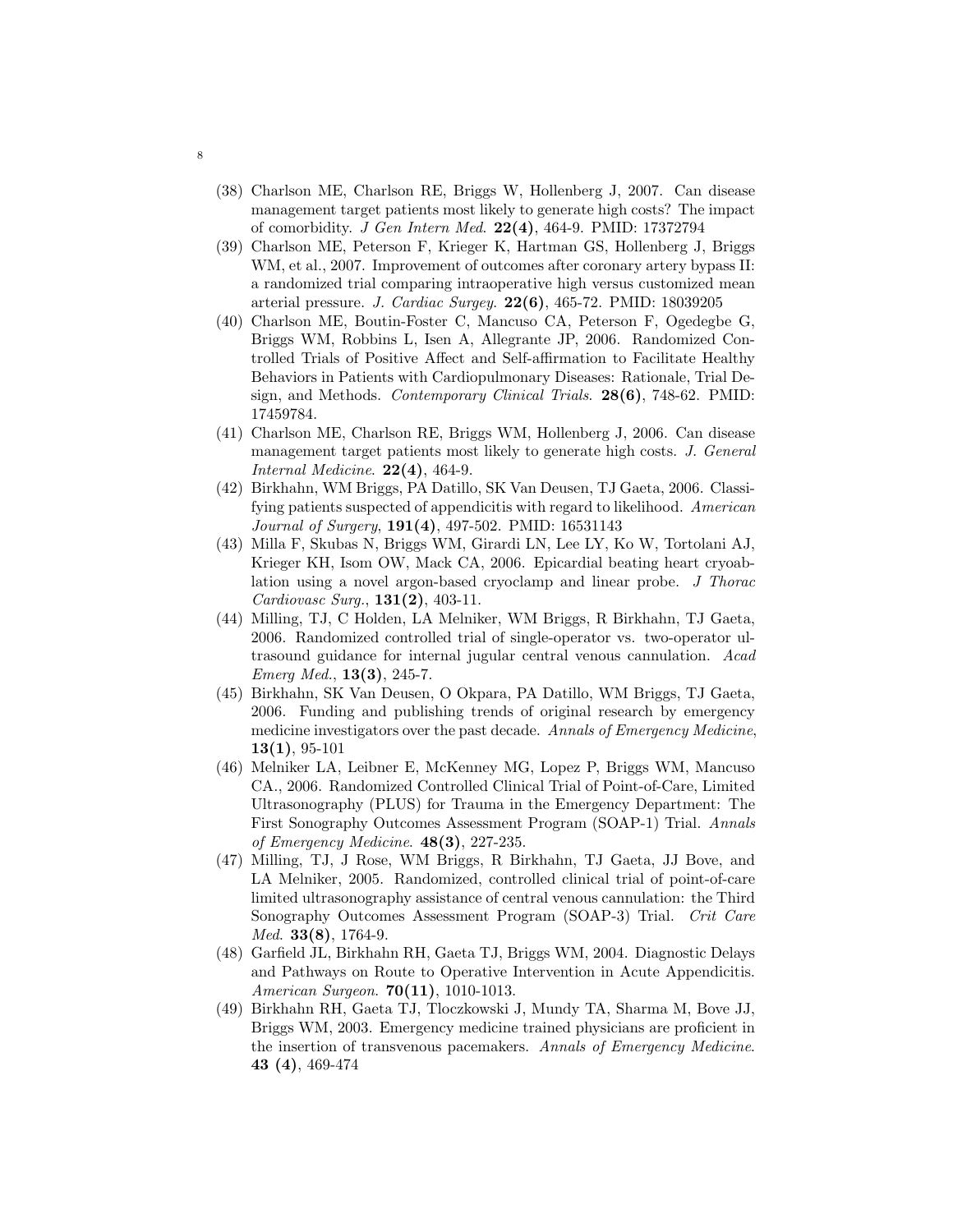# 3.1. Preprints and abstracts (I do not track these assiduously).

- (1) Wei Li,Piotr Gorecki, Robert Autin, William Briggs, Elie Semaan, Anthony J. Tortolani, Marcus D'Ayala, 2011. Concurrent Prophylactic Placement of Inferior Vena Cava Filter (CPPOIVCF) in Gastric Bypass and Adjustable Banding Operations: An analysis of the Bariatric Outcomes Longitudinal Database. Eastern Vascular Society 25th Annual Meeting, 2011.
- (2) Wei Li, Jo Daniel, James Rucinski, Syed Gardezi, Piotr Gorecki, Paul Thodiyil, Bashar Fahoum, William Briggs, Leslie Wise, 2010. FACSFactors affecting patient disposition after ambulatory laparoscopic cholecystectomy (ALC) cheanalysis of the National Survey of Ambulatory Surgery (NSAS). American College of Surgeons.
- (3) Wei Li, Marcus D'Ayala, et al., William Briggs, 2010. Coronary bypass and carotid endarterectomy (CEA): does a combined operative approach offer better outcome? - Outcome of different management strategies in patients with carotid stenosis undergoing coronary artery bypass grafting (CABG). Vascular Annual Meeting.
- (4) Briggs, WM, 2007. On equi-probable priors, MAX ENT 2007, Saratoga Springs, NY.
- (5) Briggs, WM, and RA Zaretzki, 2006. On producing probability forecasts (from ensembles). 18th Conf. on Probability and Statistics in the Atmospheric Sciences, Atlanta, GA, Amer. Meteor. Soc.
- (6) Briggs, WM, and RA Zaretzki, 2006. Improvements on the ROC Curve: Skill Plots for Forecast Evaluation. Invited. Joint Research Conference on Statistics in Quality Industry and Technology, Knoxville, TN.
- (7) Briggs, WM, and RA Zaretzki, 2005. Skill Curves and ROC Curves for Diagnoses, or Why Skill Curves are More Fun. Joint Statistical Meetings, American Stat. Soc., Minneapolis, MN.
- (8) Briggs W.M., 2005. On the optimal combination of probabilistic forecasts to maximize skill. International Symposium on Forecasting San Antonio, TX. International Institute of Forecasters.
- (9) Briggs, WM, and D Ruppert, 2004. Assessing the skill of yes/no forecasts for Markov observations. 17th Conf. on Probability and Statistics in the Atmospheric Sciences, Seattle, WA, Amer. Meteor. Soc.
- (10) Melniker, L, E Liebner, B Tiffany, P Lopez, WM Briggs, M McKenney, 2004. Randomized clinical trial of point-of-care limited ultrasonography (PLUS) for trauma in the emergency department. Annals of Emergency Medicine, 44.
- (11) Birkhahn RH, Gaeta TJ, Van Deusen SK, Briggs WM, 2004. Classifying patients suspected of appendicitis with regard to likelihood. Annals of Emergency Medicine, 44 (4): S17-S17 51 Suppl. S.
- (12) Zandieh, SO, WM Briggs, JM Kuder, and CA Mancuso, 2004. Negative perceptions of health care among caregivers of children auto-assigned to a Medicaid managed care health plan. Ambulatory Pediatric Association Meeting, San Francisco, CA; and National Research Service Award Trainees Conference, San Diego, CA.